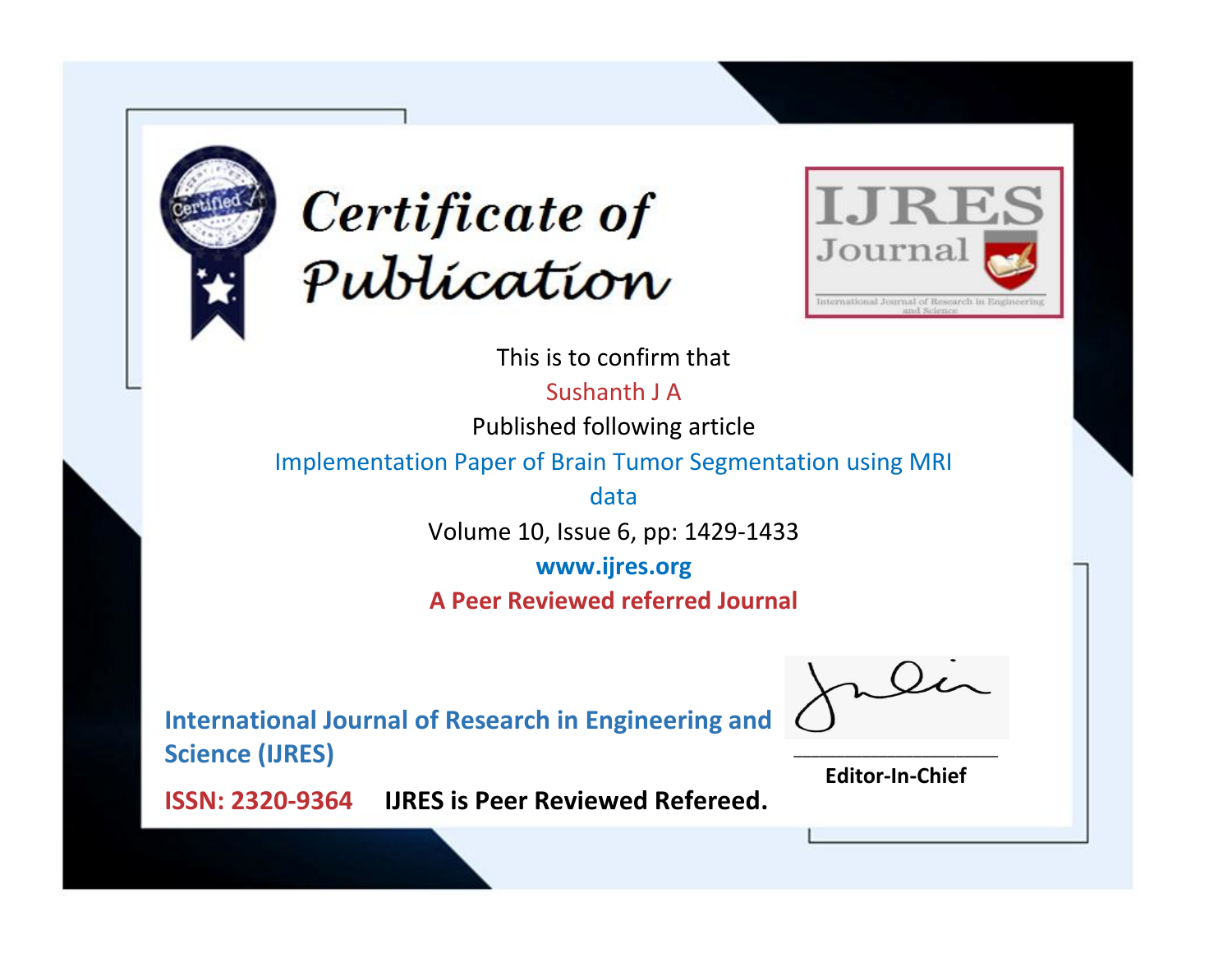



This is to confirm that

Rudresh G S

Published following article

Implementation Paper of Brain Tumor Segmentation using MRI

data

Volume 10, Issue 6, pp: 1429-1433

**www.ijres.org**

**A Peer Reviewed referred Journal**

**International Journal of Research in Engineering and Science (IJRES)**

\_\_\_\_\_\_\_\_\_\_\_\_\_\_\_\_\_\_\_\_\_\_\_\_ **Editor-In-Chief**

**Journal.**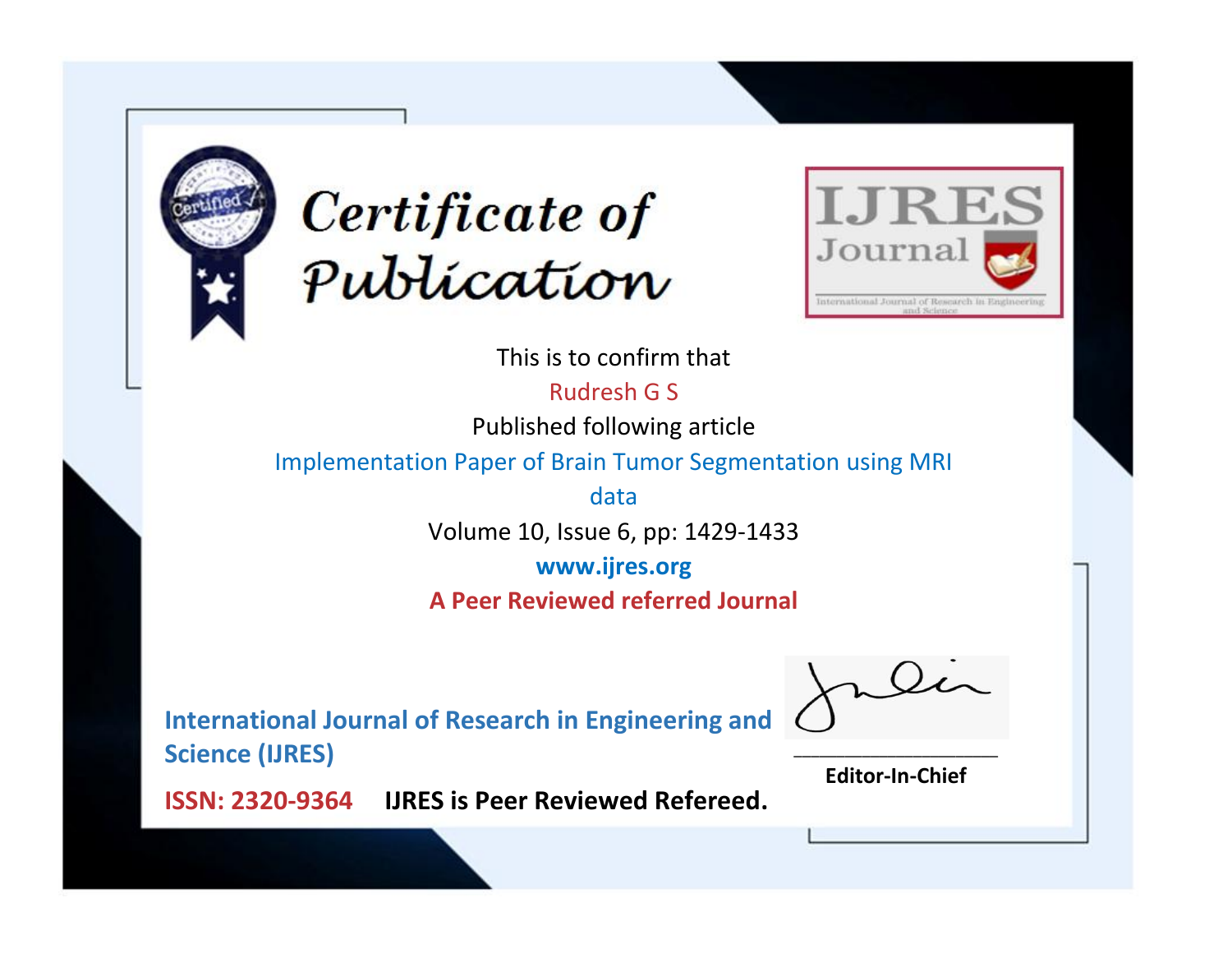



This is to confirm that

K Anuj Prabhu

Published following article

Implementation Paper of Brain Tumor Segmentation using MRI

data

Volume 10, Issue 6, pp: 1429-1433

**www.ijres.org**

**A Peer Reviewed referred Journal**

**International Journal of Research in Engineering and Science (IJRES)**

\_\_\_\_\_\_\_\_\_\_\_\_\_\_\_\_\_\_\_\_\_\_\_\_ **Editor-In-Chief**

**Journal.**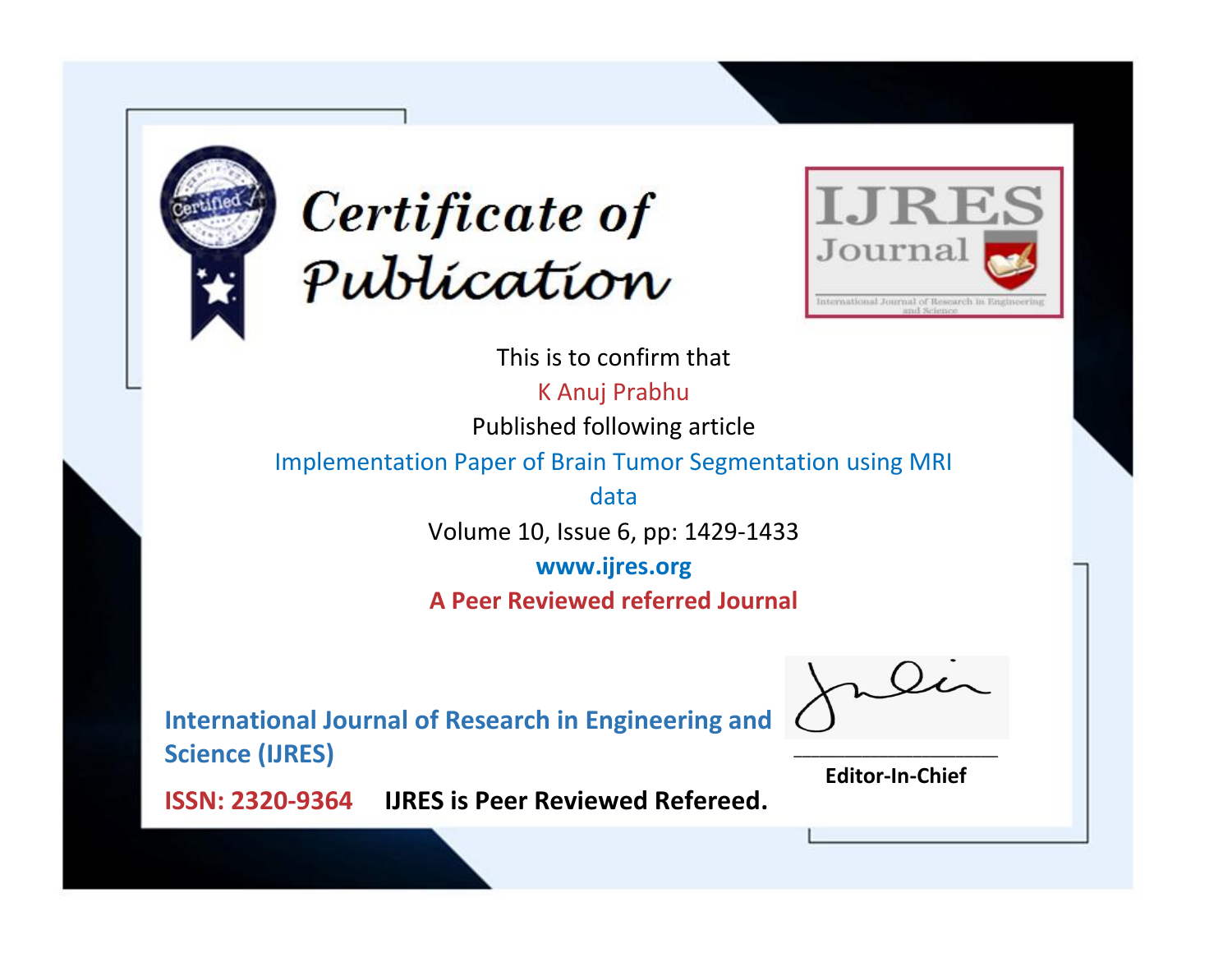



This is to confirm that

Arif Ali

Published following article

Implementation Paper of Brain Tumor Segmentation using MRI

data Volume 10, Issue 6, pp: 1429-1433

**www.ijres.org**

**A Peer Reviewed referred Journal**

**International Journal of Research in Engineering and Science (IJRES)**

\_\_\_\_\_\_\_\_\_\_\_\_\_\_\_\_\_\_\_\_\_\_\_\_ **Editor-In-Chief**

**Journal.**